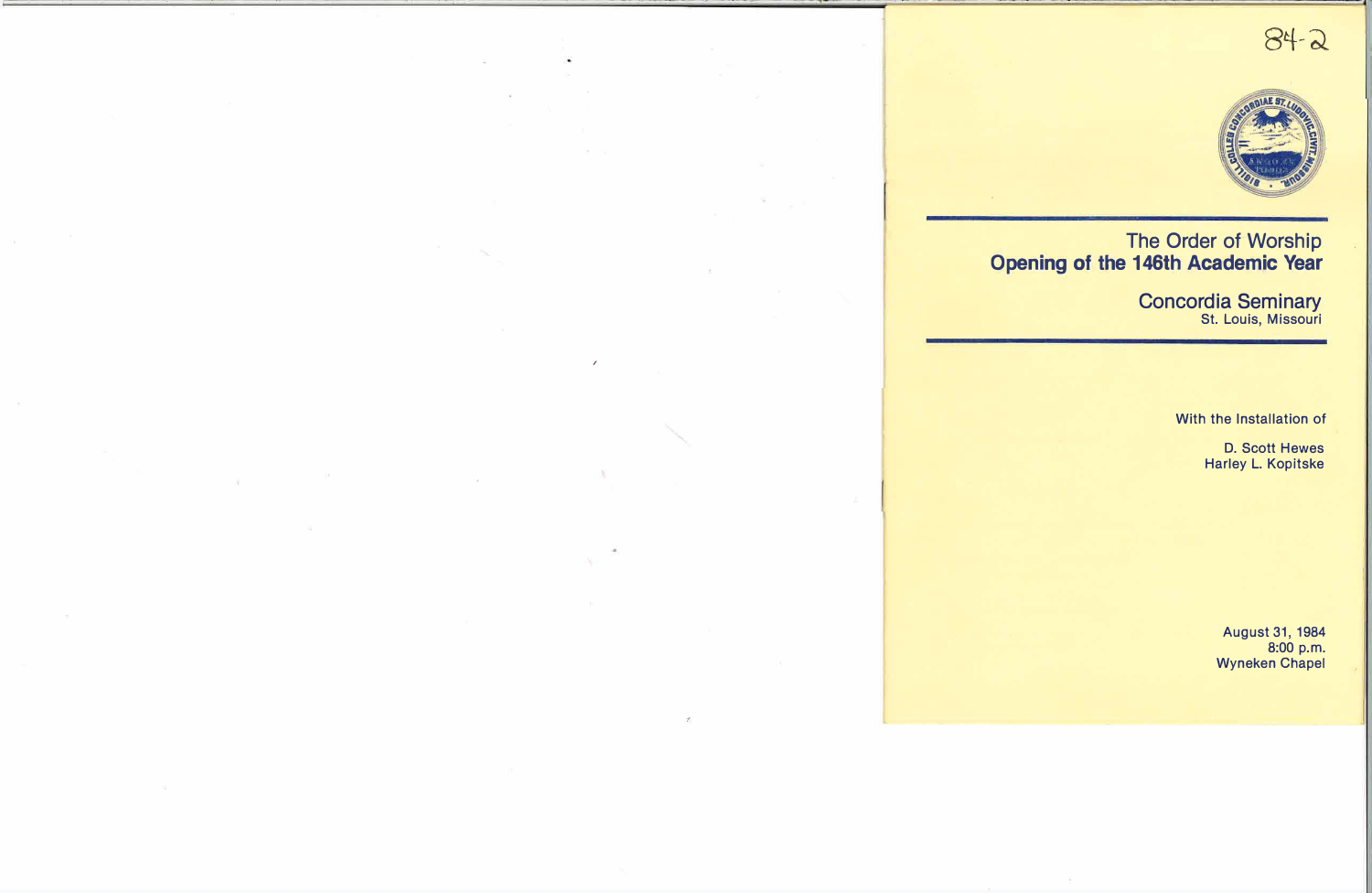#### */esu, /uva*

#### **THE PRELUDE**

**THE PROCESSIONAL HYMN "Thy Strong Word Did Cleave the Darkness"** 1 **Martin H. Franzmann, 1954** 

- **1. Thy strong Word did cleave the darkness; 4. Thy strong Word bespeaks us righteous; At Thy speaking it was done; Bright with Thine own holiness, While Thine ordered seasons run: Alleluia! Alleluia! Alleluia! Alleluia! Praise to Thee who light dost send. Praise to Thee who light dost send. Alleluia! Alleluia! Alleluia! Alleluia! Alleluia without end! Alleluia without end!**
- **2. Lo, on men who dwelt In darkness, Dark as night and deep as death, Broke the light of Thy salvation, Breathed Thine own life-breathing breath: Alleluia! Alleluia! Praise to Thee who light dost send, Alleluia! Alleluia! Alleluia without end!**
- **3. From the Cross Thy wisdom shining Breaketh forth in conquering might; From the Cross forever beameth All Thy biight redeeming light: Alleluia! Alleluia! Praise to Thee who light dost send. Alleluia! Alleluia! Alleluia without end!**
- Glorious now, we press toward glory,<br>And our lives our hope confess:
- **5. Give us lips to sing Thy glory, Tongues Thy mercy to proclaim, Throats that shout the hope that fills us, Mouths to speak Thy holy name: Alleluia! God of Glory! May the light which Thou dost send Fill our songs with alleluias, Alleluia without end!**
- **6. God the Father, Light-Creator, To Thee laud and honor be; To Thee, Light of Light begotten, Praise be sung eternally; Holy Spirit, Light-Revealer, Glory, glory be to Thee; Men and angels, now and ever Praise the Holy Trinity.**

# **THE DIALOG**

**In the name of the Father and of the Son and of the Holy Spirit. Amen.** 

**Blessed are those whose way is blameless, Who walk in 'the law of the Lord!** 

**We will praise you with upright hearts, When we learn your righteous ordinances.** 

**Open our eyes, that we may behold Wondrous things out of your law.**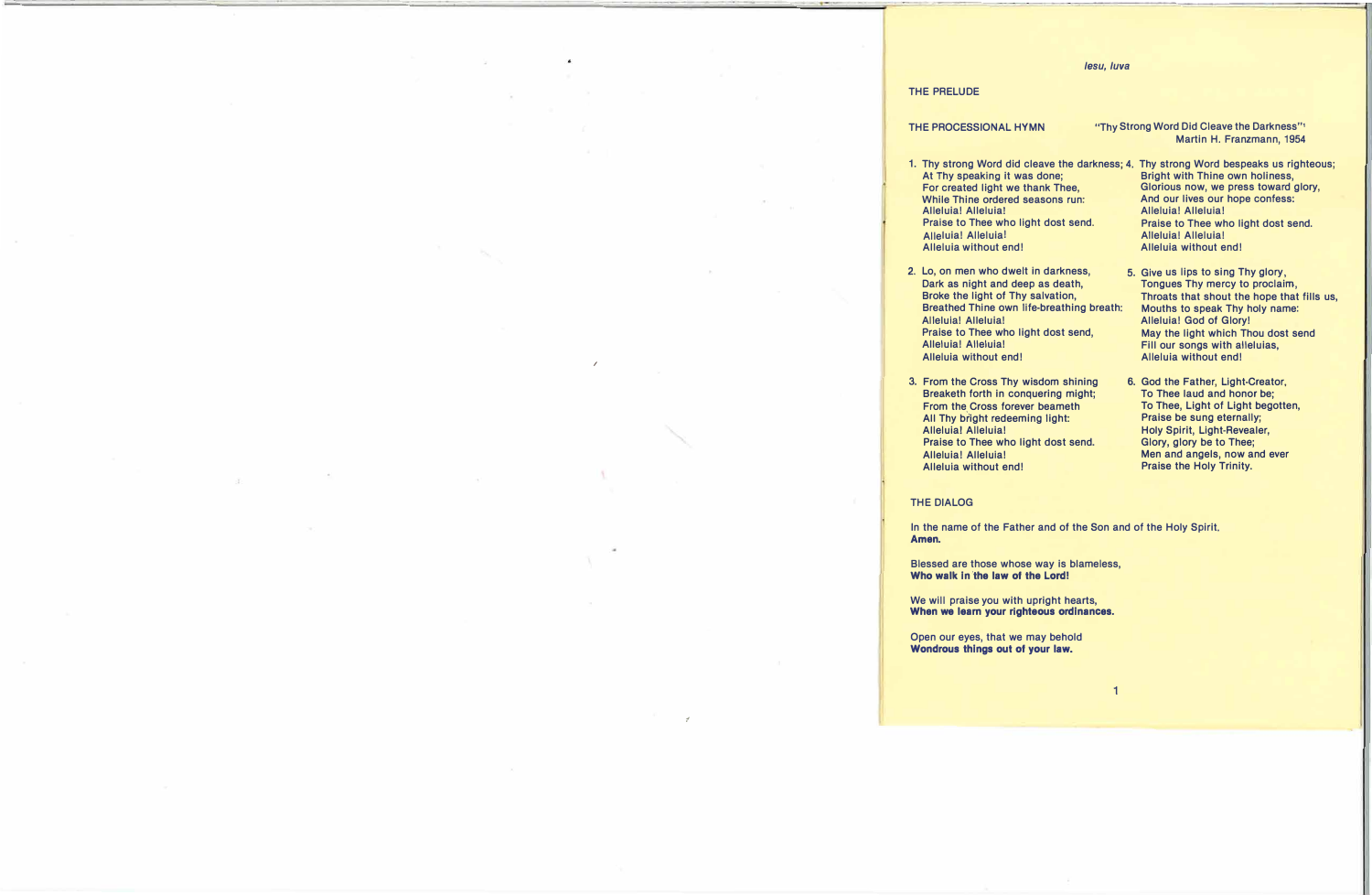**Make us to understand the way of your precepts, And we will meditate on your wondrous works.** 

**Let your steadfast love come to us, O Lord. 'Your salvation according to your promise.** 

**We will also speak of your testimonies before kings, And shall not be put to shame.** 

**Remember your word to your servants, In which you have made us hope.** 

**Let your steadfast love be ready to comfort us According to your promise to your servants.** 

**For ever, 0 Lord, your word is firmly fixed in the heavens; Your faithfulness endures to all generations.** 

**How sweet are your words to our taste, Sweeter than honey to our mouths.** 

**Your word is a lamp to our feet And a light to our path.** 

**Your testimonies are our heritage for ever; They are the joy of our hearts.** 

**Your testimonies are righteous for ever; Give us understanding that we may live.** 

**The sum of your word is truth; And every one of your righteous ordinances endures for ever.** 

**Let our cry come before you, 0 Lord; Give us understanding according to your word.** 

**Our tongues will sing of your word, For all your commandments are right.** 

**We long for your salvation, 0 Lord; Let us live, that we may praise you!** 

**Glory be to the Father and to the Son and to the Holy Spirit; As it was In the beginning, is now, and shall be forever and ever. Amen.**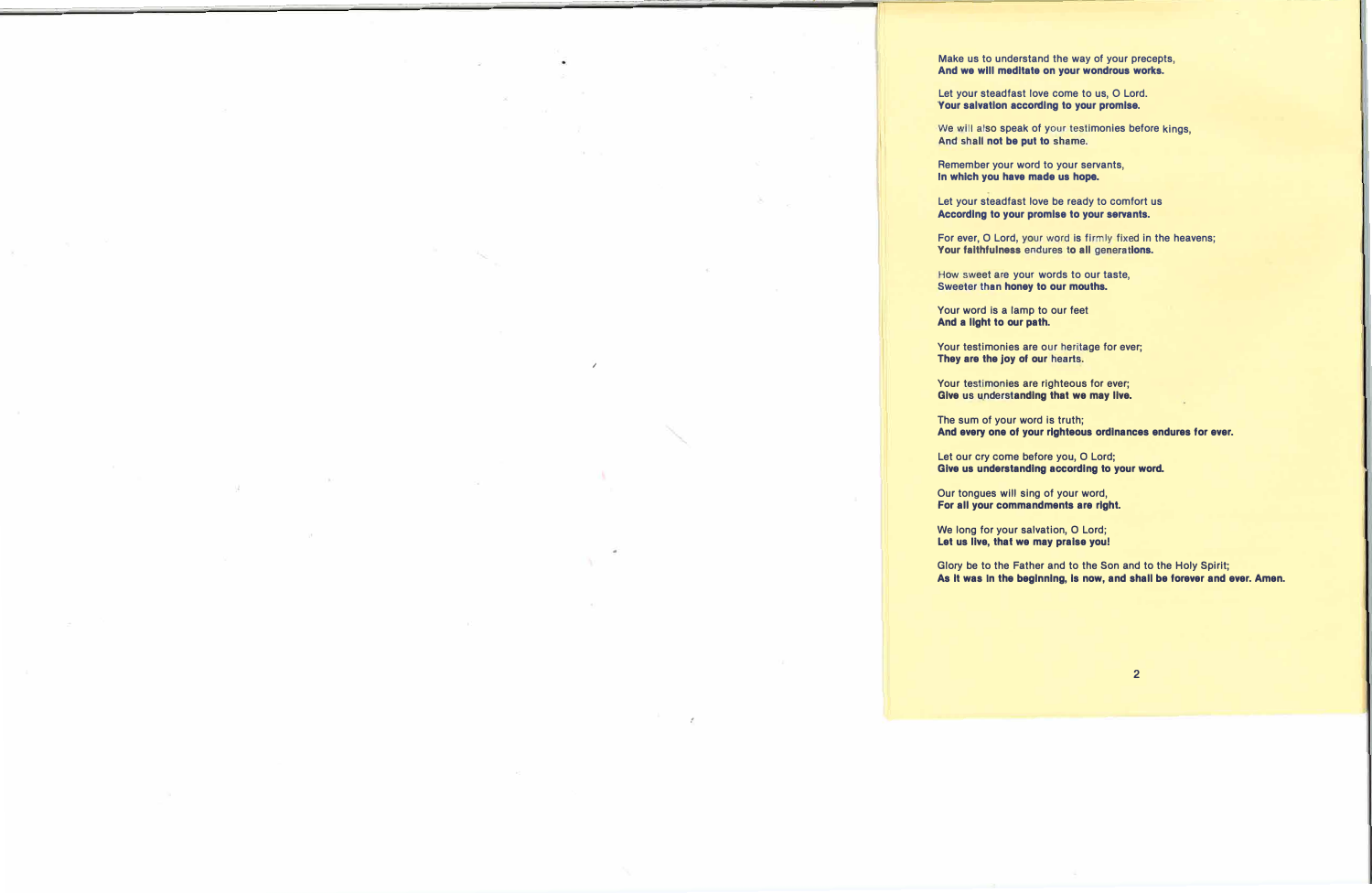#### **THE PSALMODY**

- **1. The Lord's my shepherd, leading me To pastures newly green; Deep flow the waters of his care, His mercies unforeseen. He loves me so, he leads me to His pastures gently green.**
- **2. My hungry soul he fills again With manna from above; He sets my footsteps right again In pathways of his love. For his name's sake he nurtures me With manna from above.**

#### *Psalm XX/II, Dominus regit* **me** 2 **Henry L. Lettermann, 1981**

**3. Even within the vale of death I feel no threat'ning chill, His rod and staff protecting me, His love beside me still. His guardian love protecting me, I fear no threat of ill.**

. - -- - -.- ------c=================�1·

- **4. How he confounds my enemies By richly blessing me; His cup of promise overflows With generosity. Anointing me his chosen one, He richly blesses me.**
- **5. I take my stand forevermore Within my shepherd's fold, Secure in his forgiving love. How gently strong his hold! He loves me so, he leads me to His blessings rich and bold.**

#### **THE LESSONS**

# **Isaiah 52:7-10 II Corinthians 4:1-13 Saint John 10:11-14, 27-30**

#### **THE HYMN**

- 1. Go labor on; spend and be spent-**Your joy to do the Father's will; It is the way the Master went, Should not the servant tread it still?**
- **2 Go labor on; 'tis not for naught; Your earthly loss is heavenly gain; Men heed you, love you, praise you not?**  The Master praises - what are men?
- 3. Go labor on, while it is day,<br>The world's dark sight is becausing any **6.** Toil on, and in your toil rejoice; The world's dark night is hastening on; **Speed, speed your work, cast sloth away; It is not thus that souls are won.**

**"Go Labor On"** 3 **Horatius Bonar, 1874** 

- **4. Men die in darkness at your side, Without a hope to cheer the tomb; Take up the torch and wave it wide, The torch that lights time's thickest gloom.**
- **5. Toil on, faint not, keep watch, and pray; Be wise the erring soul to win; Go forth into the world's highway, Compel the wanderer to come in.**
- For toil comes rest, for exile home; **Soon shall you hear the Bridegroom's voice, The midnight cry, "Behold, I come!"**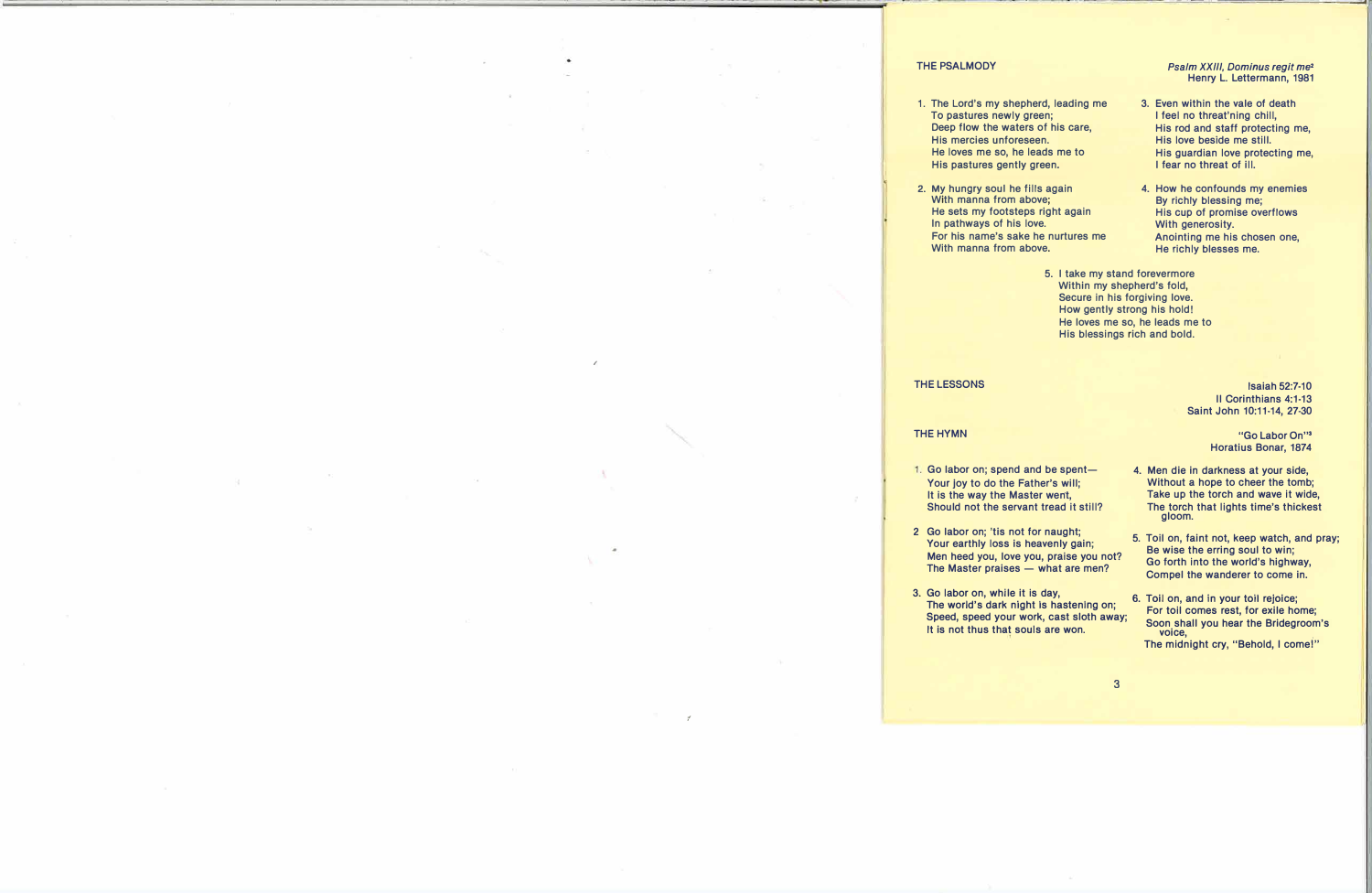# **THE SERMON**

# **THE LITANY FOR THE SEMINARY AND THE CHURCH**

**0 Lord, Have mercy on us.** 

**0 Christ, Have mercy on us.** 

**0 Lord, Have mercy on us.** 

**0 Christ, In mercy, hear us.** 

**0 God the Father in heaven, Have mercy on us.** 

**0 God the Son, Redeemer of the world, Have mercy on us.** 

**0 God the Holy Spirit, Have mercy on us.** 

**Be gracious to us, Help us, good Lord.** 

**From all that disturbs and halts our worship; From apathy toward your holy Word; From unconcern toward our sin; From mouthing of our prayers; From callousness toward our brethren in- this place; From hardness of heart to the need of people throughout the world: Good Lord, deliver us.** 

**Though unworthy, we implore you To hear us, 0 Lord God.** 

**To sustain our bodies in all their tasks; To refresh body and spirit with wholesome play; To hallow our enjoyment of all useful arts; To give wisdom and patience to those who teach and those who learn: We implore you to hear us, good Lord.** 

**To bless us as we go forth to speak your Word to others; To give courage to every testimony of our lives and lips; To make this school a light of your Word to many;**  To make us mindful of the brother who is near as well as the stranger who is far; **To make our witness winsome and our speech ever seasoned with salt: We implore you to hear us, good Lord.**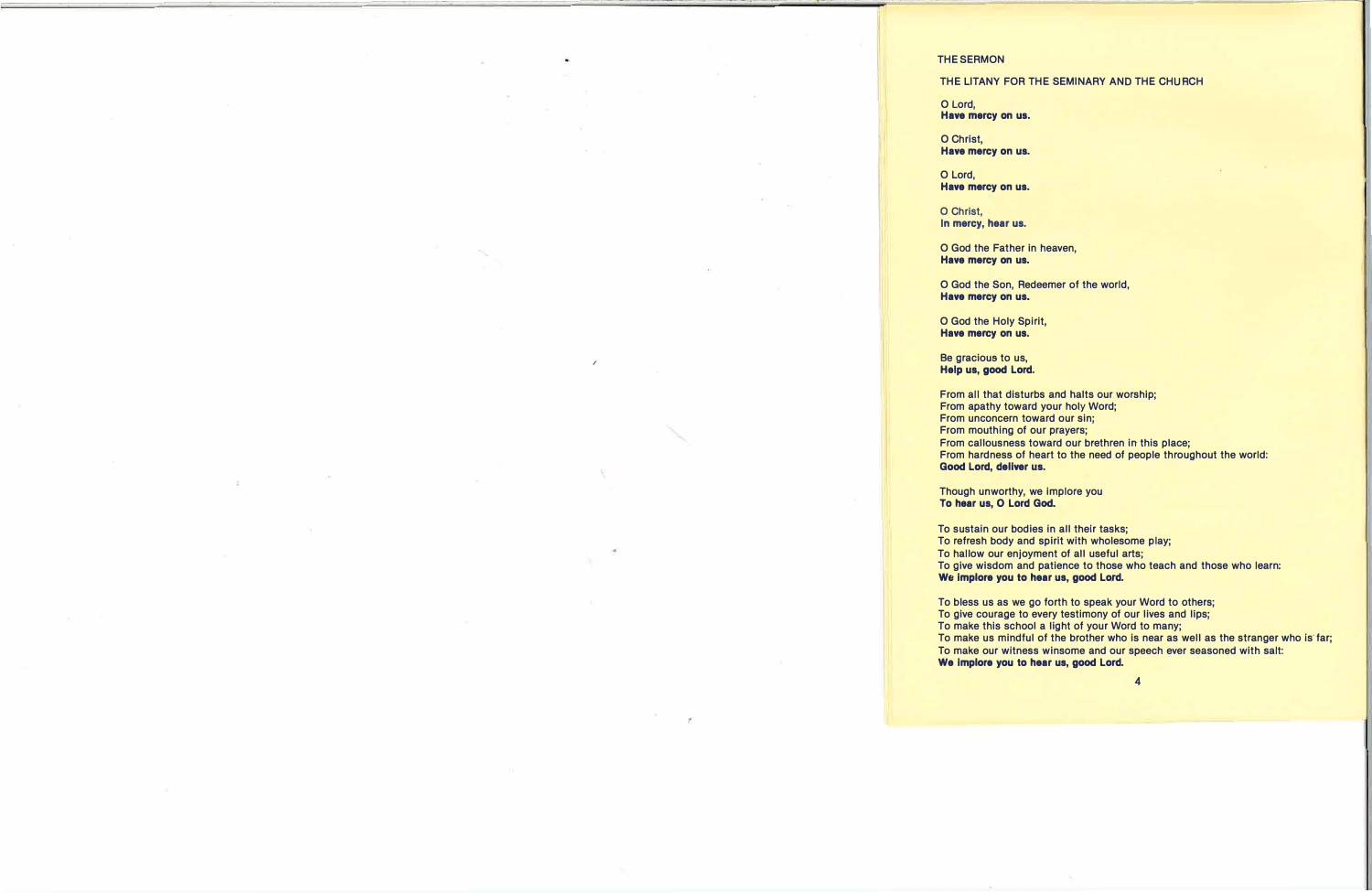**To sustain and reward all who guide or minister to us in this place; To remember in grace our parents and those dear to us; To encourage and guide our fathers and brethren in every ministry of the Word; To protect missionaries of your Word, especially those in loneliness and danger; To give wisdom and patience to the leaders of our church; To bless our Synod in the fulfillment of its tasks in your name: We Implore you to hear us, good Lord.** 

**To keep us kind in judgment and ready to help in weakness; To defend us from pride and from the desire to be right for our own sake; To give us the mind of Christ to esteem others better than ourselves; To bless all the words or reproof, correction, and counsel said to one another: We Implore you to hear us, good Lord.** 

**0 Lord Jesus Christ, Son of God, We implore you to hear us.** 

**0 Lamb of God, you take away the sin of the world, Have mercy on us.** 

**0 Lamb of God, you take away the sin of the world, Have mercy on us.** 

**0 Lamb of God, you take away the sin of the world, Grant us your peace.** 

**0 Christ, Hear us.** 

**0 Lord, Have mercy on us.** 

**0 Christ, Have mercy on us. Lord, have mercy on us. Amen.** 

# **THE HYMN**

#### **"O Thou Whose Fiery Blessing"� Martin H. Franzmann , 1960**

**1. 0 Thou whose fiery blessing can Make pure the unclean lips of man, Who takest man and makest him A singer with the seraphim.**

**2. O Thou who buildest mighty praise From shouts that children's voices raise, Who canst, when human voices die, Make silent stones to prophesy.**

**3. Oh, speak to us Thy potent Word, That we may say, "Thus saith the Lord," That in our frailty we may be A wall of brass that echoes Thee.**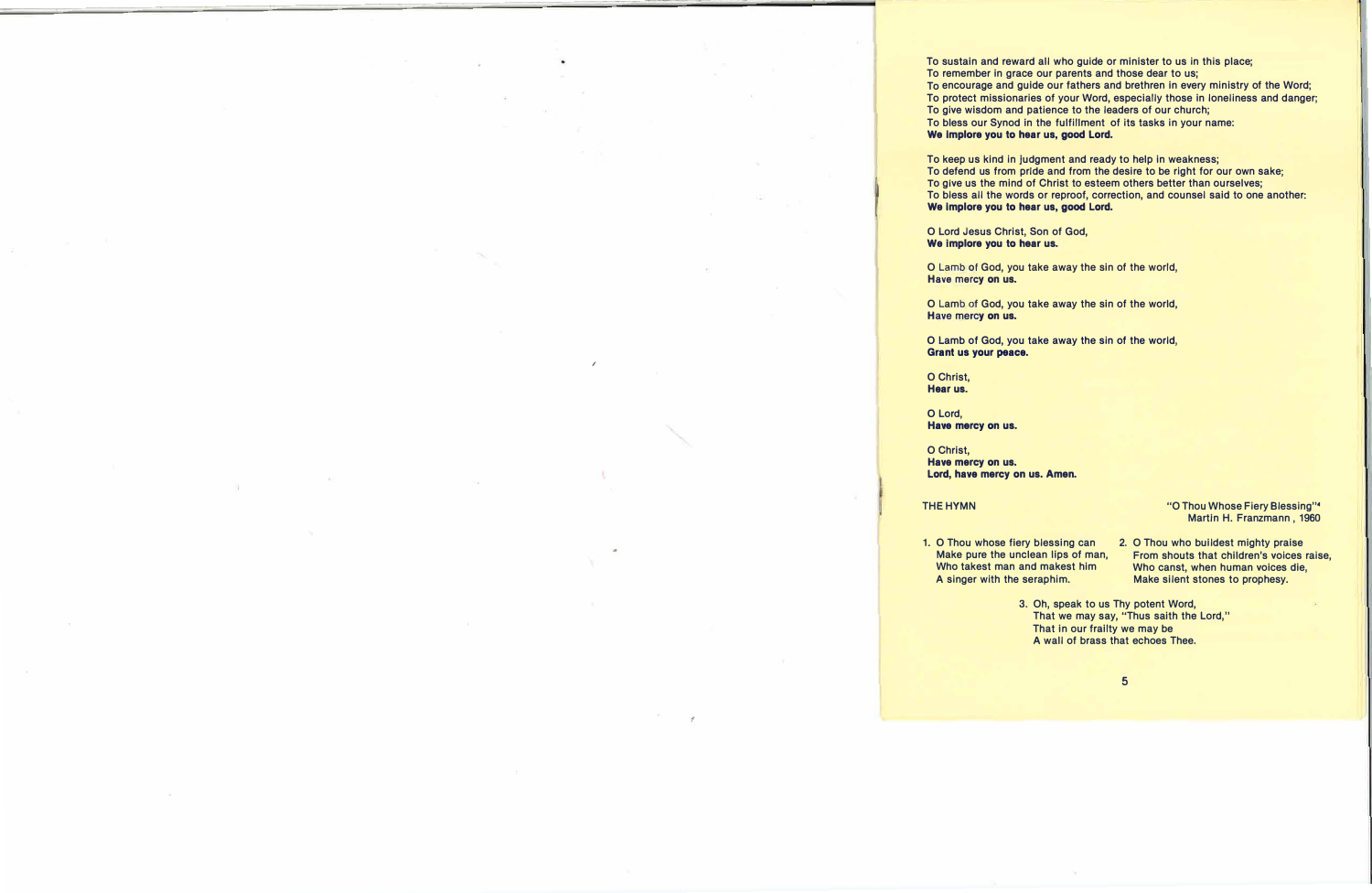# THE RITE OF INSTALLATION

#### THE **HYMN**

- 1. Thou whose glory none can see, Wisdom comes by fear of Thee; Fear of Thee we cannot know Till forgiveness Thou bestow.
- 2. Send Thy Spirit from on high, Who Thy Son shall glorify, Who shall show us in Thy Son All Thy grace and truth have done.
- 3. He shall give us eyes to see In the Cross Thy mastery, In Thy Son's death Satan's doom, Life eternal from His tomb.

# THE OPENING OF THE ACADEMIC YEAR

#### THE BENEDICTION

# THE RECESSIONAL HYMN

- 1. The God of Abr'am praise, Who reigns enthroned above; Ancient of everlasting days And God of love. Jehovah, great I Am! By earth and heav'n confessed; I bow and bless the sacred name Forever blest.
- 2. The God of Abr'am praise, At whose supreme command From earth I rise and seek the joys At his right hand. I all on earth forsake, Its wisdom, fame, and pow'r, And him my only portion make, My shield and tow'r.

"Thou Whose Glory None Can See" **5**  Martin H. Franzmann, 1957

- 4. Thou Forgiver, fear of Thee Shall from folly set us free, Set us free from self-sought ways, Set us free to sing Thy praise.
- 5. All that man has sought and found, All that man has caught and bound, We shall take, and let it be First fruits offered unto Thee.
- 6. Then at world's end we shall raise The full harvest home of praise To Thee, Father, to Thy Son, To Thy Spirit, Three in One!

"The God of Abraham Praise" **6**  Thomas Olivers, 1770

- 3. The God of Abr'am praise, Whose all-sufficient grace Shall guide me all my pilgrim days In all my ways. He deigns to call me friend; He calls himself my God. And he shall save me to the end Through Jesus' blood.
- 4. He by himself has sworn; I on his oath depend. I shall, on eagle wings upborne, To heav'n ascend. I shall behold his face; I shall his pow'r adore And sing the wonders of his grace Forevermore.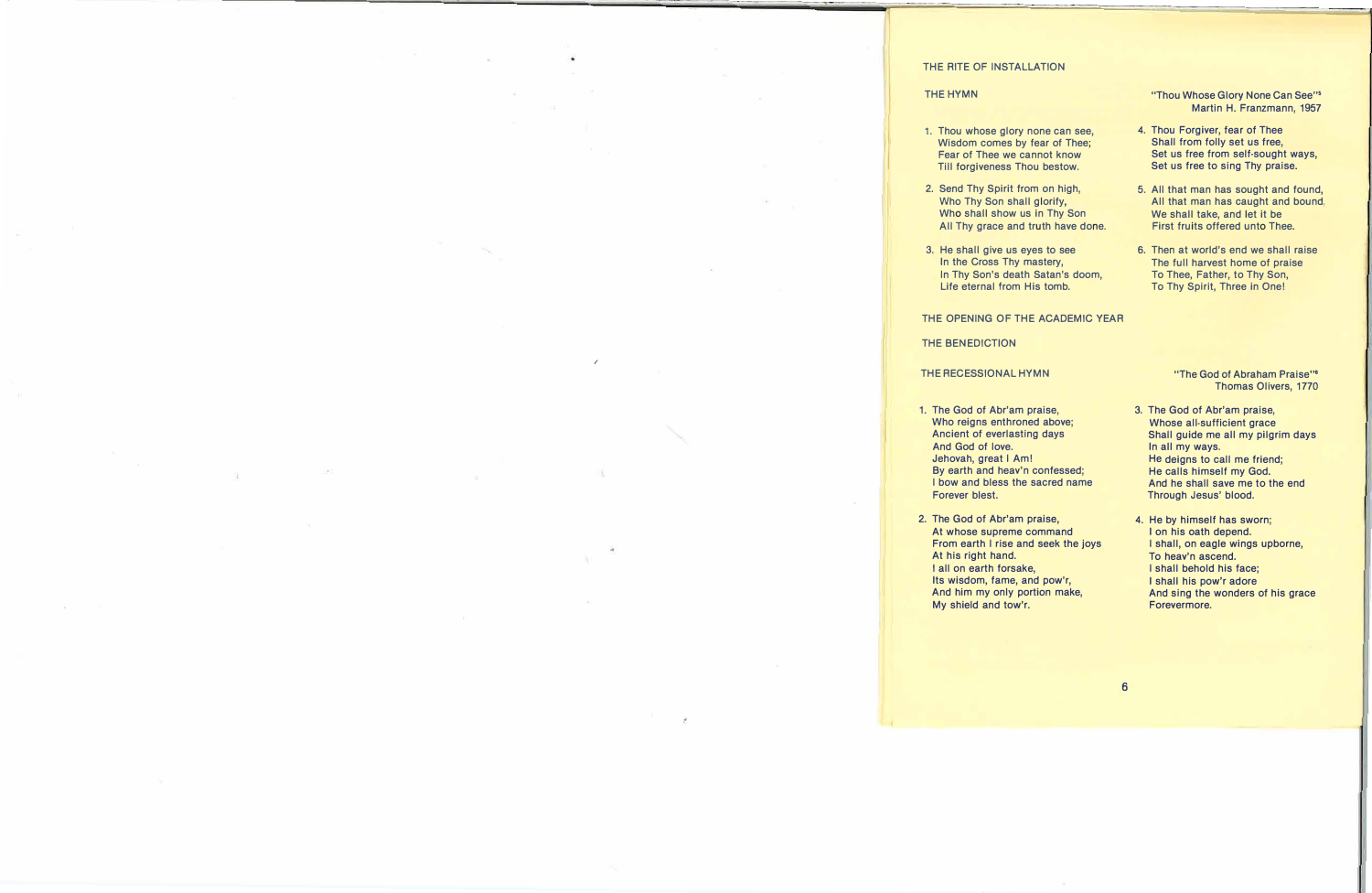- **5. There dwells the Lord our king, The Lord our righteousness, Triumphant o'er the world and sin, The Prince of Peace. On Zion's sacred height Who was and is the same His kingdom he maintains And glorious with his saints in light Forever reigns.**
- **6. The God who reigns on high The great archangels sing, And "Holy, holy, holy!" cry, "Almighty King! Jehovah, Father, great I Am! We worship thee!"**
	- **7. The whole triumphant host Give thanks to God on high. "Hail, Father, Son, and Holy Ghost!" They ever cry. Hail, Abr'am's God and mine! I Join the heav'nly lays: All might and majesty are thine And endless praise!**

#### **THE POSTLUDE**

#### *Soli Deo Gloria*

*Everyone is invited to an informal reception after the service in the Seminary Quadrangle. Refreshments will be served by the Seminary Guild.* 

#### *Acknowledgements*

**1Text from** *Lutheran Worship.* **Copyright 1982 Concordia Publishing House. Used by permission. Text: Copyright 1969 Concordia Publishing House. Used by permission.** 

**'Text from** *Lutheran Worship.* **Copyright 1982 Concordia Publishing House. Used by permission. Text: Copyright 1981 Henry L. Lettermann. Used by permission.** 

**•Text from** *Worship Supplement.* **Copyright 1969 Concordia Publishing House. Used by permission.** 

<sup>4</sup>**Text Martin H. Franzmann, 1960.** 

**"Text from** *Concordia Theological Monthly* **(May, 1958). Used by permission.** 

**•Text from** *Lutheran Worship.* **Copyright 1982 Concordia Publishing House. Used by permission.**